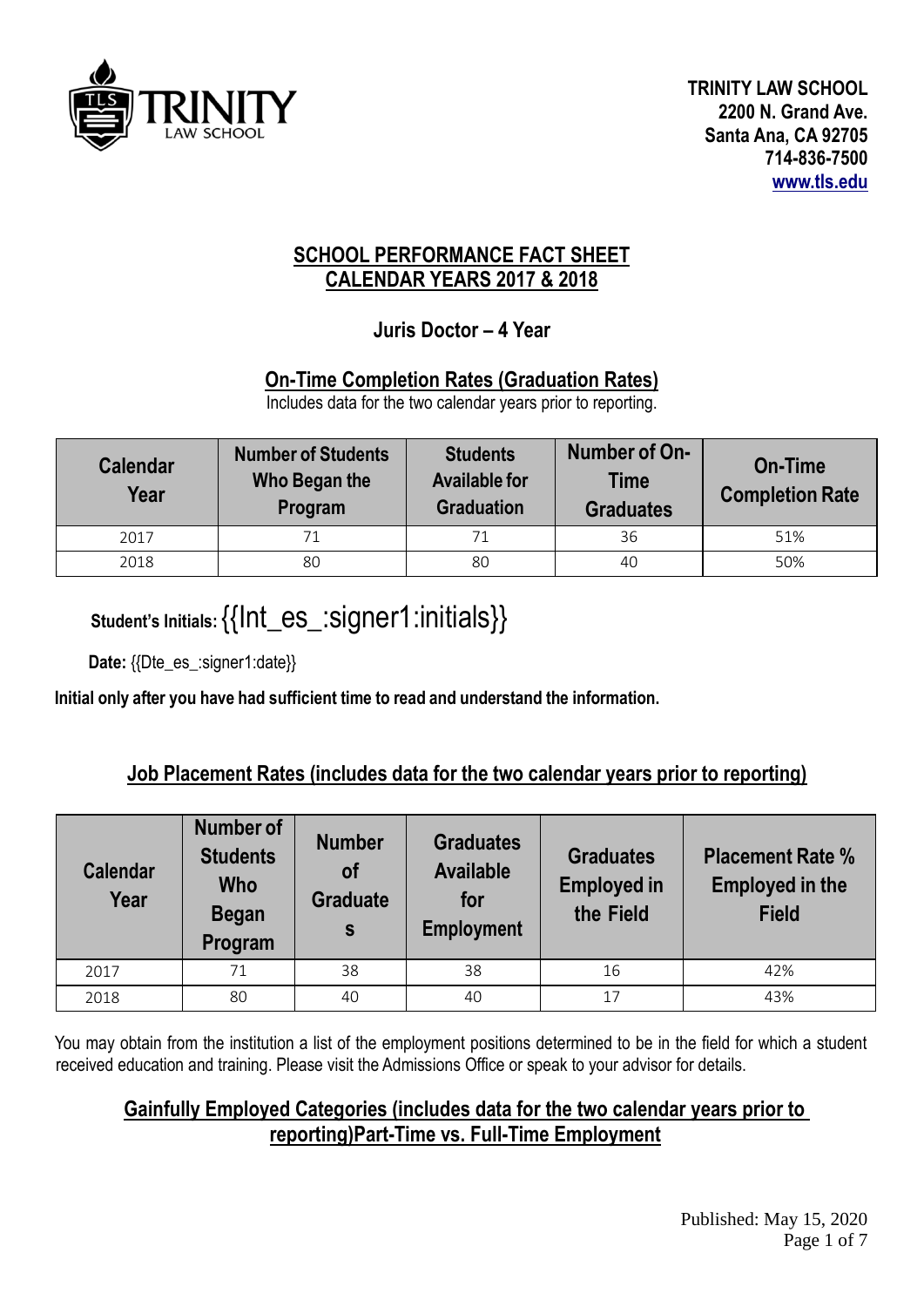

| <b>Calendar Year</b> | <b>Graduate Employed</b><br>in the Field 20-29<br><b>Hours Per Week</b> | <b>Graduates Employed in the</b><br><b>Field at Least 30 Hours Per</b><br><b>Week</b> | <b>Total</b><br><b>Graduates</b><br><b>Employed in</b><br>the Field |
|----------------------|-------------------------------------------------------------------------|---------------------------------------------------------------------------------------|---------------------------------------------------------------------|
| 2017                 |                                                                         | 16                                                                                    | 16                                                                  |
| 2018                 |                                                                         | 13                                                                                    |                                                                     |

#### **Single Position vs. Concurrent Aggregated Position**

| <b>Calendar Year</b> | <b>Graduates</b><br><b>Employed in the</b><br><b>Field in a Single</b><br><b>Position</b> | <b>Graduates Employed in the</b><br><b>Field in Concurrent</b><br><b>Aggregated Positions</b> | <b>Total</b><br><b>Graduates</b><br><b>Employed in</b><br>the Field |
|----------------------|-------------------------------------------------------------------------------------------|-----------------------------------------------------------------------------------------------|---------------------------------------------------------------------|
| 2017                 | 15                                                                                        |                                                                                               | 16                                                                  |
| 2018                 |                                                                                           |                                                                                               | 17                                                                  |

## **Self-Employed / Freelance Positions**

| <b>Calendar Year</b> | <b>Graduates Employed who are</b><br><b>Self- Employed or Working</b> | <b>Total Graduates Employed in</b><br>the Field |  |
|----------------------|-----------------------------------------------------------------------|-------------------------------------------------|--|
| 2017                 |                                                                       |                                                 |  |
| 2018                 |                                                                       |                                                 |  |

#### **Institutional Employment**

| <b>Calendar Year</b> | Graduates Employed in the Field who are<br><b>Employed by the Institution, an Employer</b><br>Owned by the Institution, or an Employer<br>who Shares Ownership with the<br>Institution. | <b>Total Graduates Employed in</b><br>the Field |
|----------------------|-----------------------------------------------------------------------------------------------------------------------------------------------------------------------------------------|-------------------------------------------------|
| 2017                 | 0                                                                                                                                                                                       |                                                 |
| 2018                 |                                                                                                                                                                                         |                                                 |

**Student's Initials:** {{Int\_es\_:signer1:initials}}

Date: {{Dte\_es\_:signer1:date}}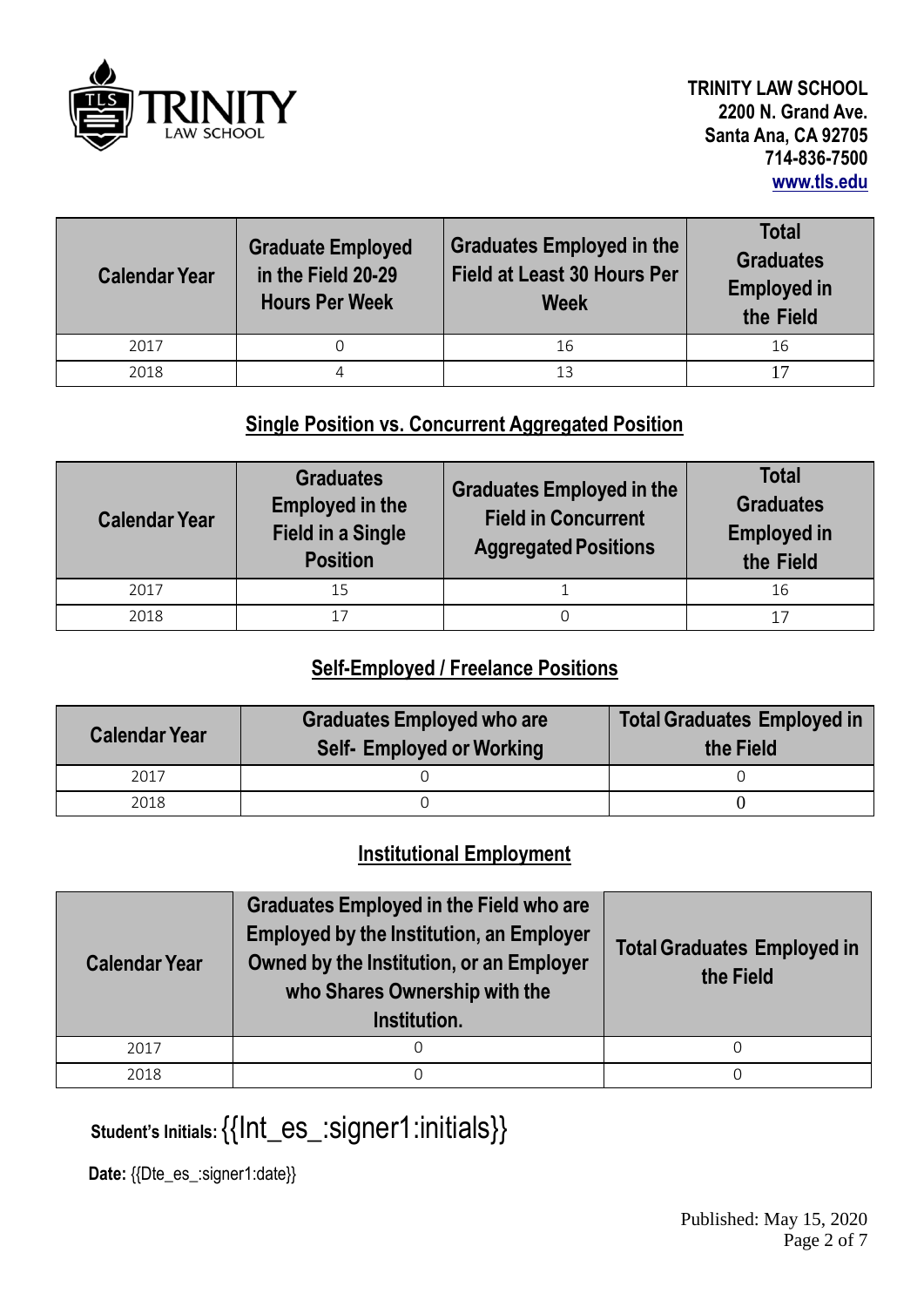

#### **Initial only after you have had sufficient time to read and understand the information.**

This program may result in freelance or self-employment.

- The work available to graduates of this program is usually for freelance or self-employment.
- This type of work may not be consistent.
- The period of employment can range from one day to weeks to several months.
- Hours worked in a day or week may be more or less than the traditional 8 hour work day or 40 hour work week.
- You can expect to spend unpaid time expanding your networks, advertising, promoting your services, or honing your skills.
- Once graduates begin to work freelance or are self-employed, they will be asked to provide documentation that they are employed as such so that they may be counted as placed for our job placement records.
- Students initialing this disclosure understand that either a majority or all of this school's graduates are employed in this manner and understand what comprises this work style.

# **Student's Initials:** {{Int\_es\_:signer1:initials}}

**Date:** {{Dte\_es\_:signer1:date}}

**Initial only after you have had sufficient time to read and understand the information.**

#### **License Examination Passage Rates (includes data for the two calendar years prior to reporting)**

| <b>Calendar</b><br>Year | <b>Number of</b><br><b>Graduates in</b><br><b>Calendar</b><br>Year | Number of<br><b>Graduates</b><br><b>Taking Exam</b> | <b>Number Who</b><br><b>Passed First</b><br><b>Available Exam</b> | <b>Number</b><br><b>Who</b><br><b>Failed First</b><br><b>Available</b> | Passage<br>Rate |
|-------------------------|--------------------------------------------------------------------|-----------------------------------------------------|-------------------------------------------------------------------|------------------------------------------------------------------------|-----------------|
| 2017                    | 47                                                                 | 37                                                  | 11                                                                | 26                                                                     | 26%             |
| 2018                    | 35                                                                 | 29                                                  |                                                                   | 26                                                                     | 10%             |

Licensure examination passage data is available from the state agency administering the examination. We are unable to collect data from 0 graduates.

# **Student's Initials:** {{Int\_es\_:signer1:initials}}

**Date:**  $\{$  Dte es : signer1:date }}

**Initial only after you have had sufficient time to read and understand the information.**

#### **Salary and Wage Information (includes data for the two calendar years prior to reporting)**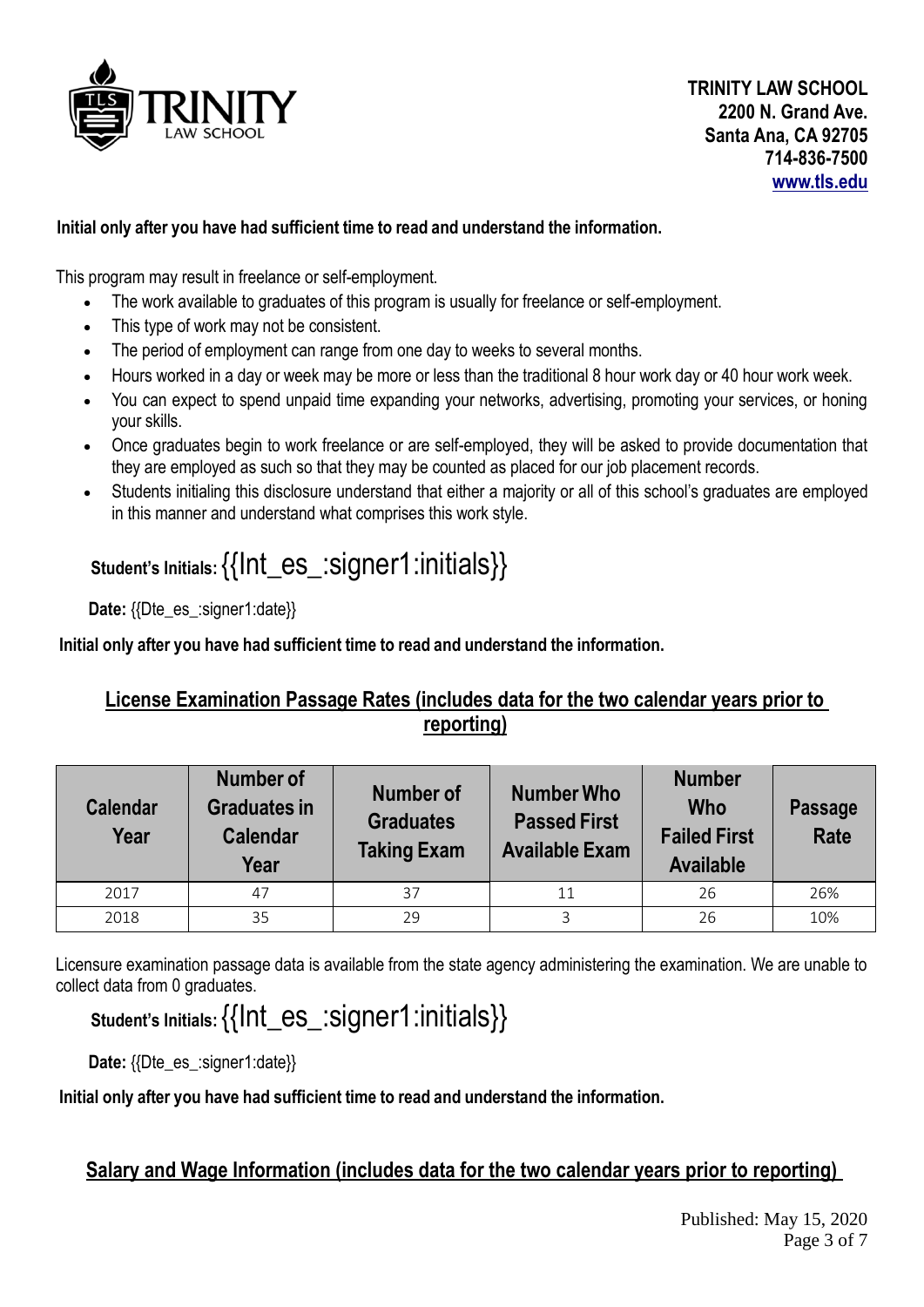

#### **Annual salary and wages reported for graduates employed in the field.**

| <b>Calenda</b><br>Year | <b>Graduates</b><br>Available for<br>Employment | <b>Graduates</b><br><b>Employed</b><br>in Field | \$10,001<br>\$15,000 | \$25,001<br>\$30,000 | \$35,001<br>\$40,000 | \$45,001<br>\$50,000 | \$50,001<br>\$55,000                                   |
|------------------------|-------------------------------------------------|-------------------------------------------------|----------------------|----------------------|----------------------|----------------------|--------------------------------------------------------|
| 2017                   | 38                                              | 16                                              |                      | $\overline{2}$       | 2                    |                      |                                                        |
|                        |                                                 |                                                 | \$65,001<br>\$70,00  | \$80,001<br>\$85,000 | \$90,001<br>\$95,000 | $$100,000+$          | <b>No Salary</b><br>Informatio<br>n<br><b>Reported</b> |
|                        |                                                 |                                                 | 3                    |                      |                      |                      |                                                        |

| <b>Calendar</b> | <b>Graduates</b>                 | <b>Graduates</b> | \$0      |                                                       |                                                        |   |  | \$5,001 \$10,001 \$25,001 \$30,001 \$40,001 \$45,001 \$50,001          |
|-----------------|----------------------------------|------------------|----------|-------------------------------------------------------|--------------------------------------------------------|---|--|------------------------------------------------------------------------|
| Year            | <b>Available for Employed in</b> |                  |          |                                                       |                                                        |   |  |                                                                        |
|                 | <b>Employment</b>                | <b>Field</b>     |          |                                                       |                                                        |   |  | \$5,000 \$10,000 \$15,000 \$30,000 \$35,000 \$45,000 \$50,000 \$55,000 |
| 2018            | 35                               | 17               |          |                                                       |                                                        |   |  |                                                                        |
|                 |                                  |                  | \$55,001 |                                                       | \$60,001 \$65,001 \$80,001 \$85,001 \$95,001 \$100,000 |   |  | <b>No</b>                                                              |
|                 |                                  |                  |          |                                                       |                                                        |   |  | <b>Salary</b>                                                          |
|                 |                                  |                  |          | \$60,000 \$65,000 \$70,000 \$85,000 \$90,000 \$100,00 |                                                        |   |  | Informat                                                               |
|                 |                                  |                  |          |                                                       |                                                        |   |  | on                                                                     |
|                 |                                  |                  |          |                                                       |                                                        |   |  | <b>Reporte</b>                                                         |
|                 |                                  |                  |          |                                                       |                                                        |   |  | d                                                                      |
|                 |                                  |                  |          |                                                       |                                                        | 3 |  |                                                                        |

A list of sources used to substantiate salary disclosures is available from the school. Please visit the Admissions Office for details.

# **Student's Initials:** {{Int\_es\_:signer1:initials}}

**Date:** {{Dte\_es\_:signer1:date}}

**Initial only after you have had sufficient time to read and understand the information.**

### **Cost of Educational Program**

Total charges for students beginning the program in the 2017-2018 academic year and who complete on time is: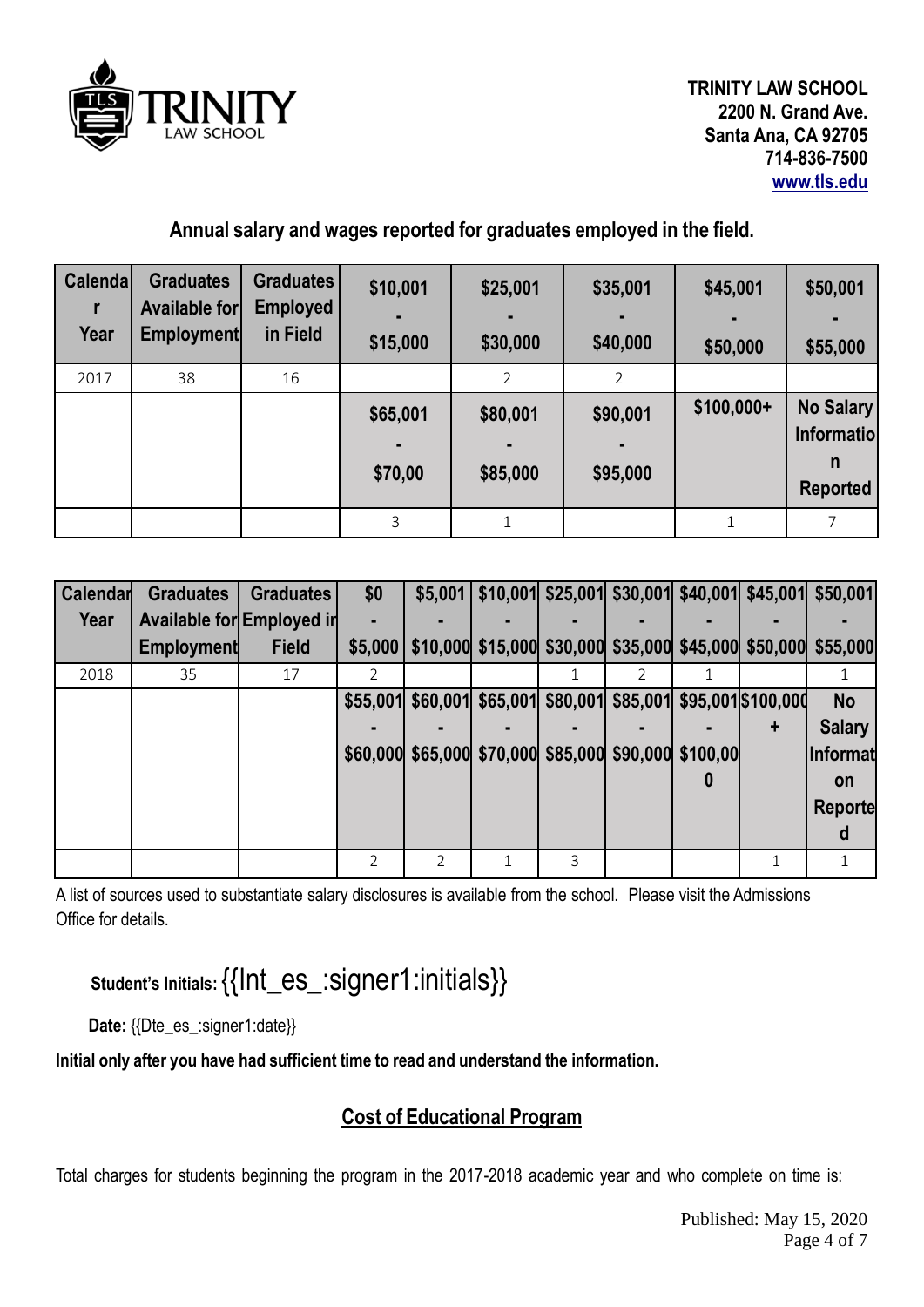

#### \$87,725.00

Additional charges may be incurred if the program is not completed on-time.

## **Student's Initials:** {{Int\_es\_:signer1:initials}}

**Date:** {{Dte\_es\_:signer1:date}}

#### **Initial only after you have had sufficient time to read and understand the information.**

### **Federal Student Loan Debt**

| <b>Most recent three</b><br>year cohort default<br>rate, as reported by<br>the United States<br><b>Department of</b><br>Education. <sup>1</sup> | The percentage of<br>enrolled students in<br>2018 receiving federal<br>student loans to pay<br>for this program. | The average amount of federal<br>student loan debt of 2018<br>graduates who took out federal<br>student loans at this institution. | The percentage of<br>graduates in 2018 who<br>took out federal student<br>loans to pay for this<br>program. |
|-------------------------------------------------------------------------------------------------------------------------------------------------|------------------------------------------------------------------------------------------------------------------|------------------------------------------------------------------------------------------------------------------------------------|-------------------------------------------------------------------------------------------------------------|
| 4.4                                                                                                                                             | 85%                                                                                                              | N/A                                                                                                                                | 88%                                                                                                         |

<sup>1</sup> The percentage of students who defaulted on their federal student loans is called the Cohort Default Rate (CDR). It shows the percentage of this school's students who were more than 270 days (9 months) behind on their federal student loans within three years of when the first payment was due. This is the most recent CDR reported by the U.S. Department of Education.

## **Student's Initials:** {{I[nt\\_es\\_:signe](http://www.bppe.ca.gov/)r1:initials}}

**Date:** {{Dte\_es\_:signer1:date}}

#### **Initial only after you have had sufficient time to read and understand the information.**

This fact sheet is filed with the Bureau for Private Postsecondary Education. Regardless of any information you may have relating to completion rates, placement rates, starting salaries, or license exam passage rates, this fact sheet contains the information as calculated pursuant to state law.

Any questions a student may have regarding this fact sheet that have not been satisfactorily answered by the institution may be directed to the Bureau for Private Postsecondary Education at 2535 Capitol Oaks Drive, Suite 400, Sacramento, CA 95833, www.bppe.ca.gov, toll-free telephone number (888) 370-7589 or by fax (916) 263-1897.

**Student's Name -** {{!ACCOUNT\_NAME }}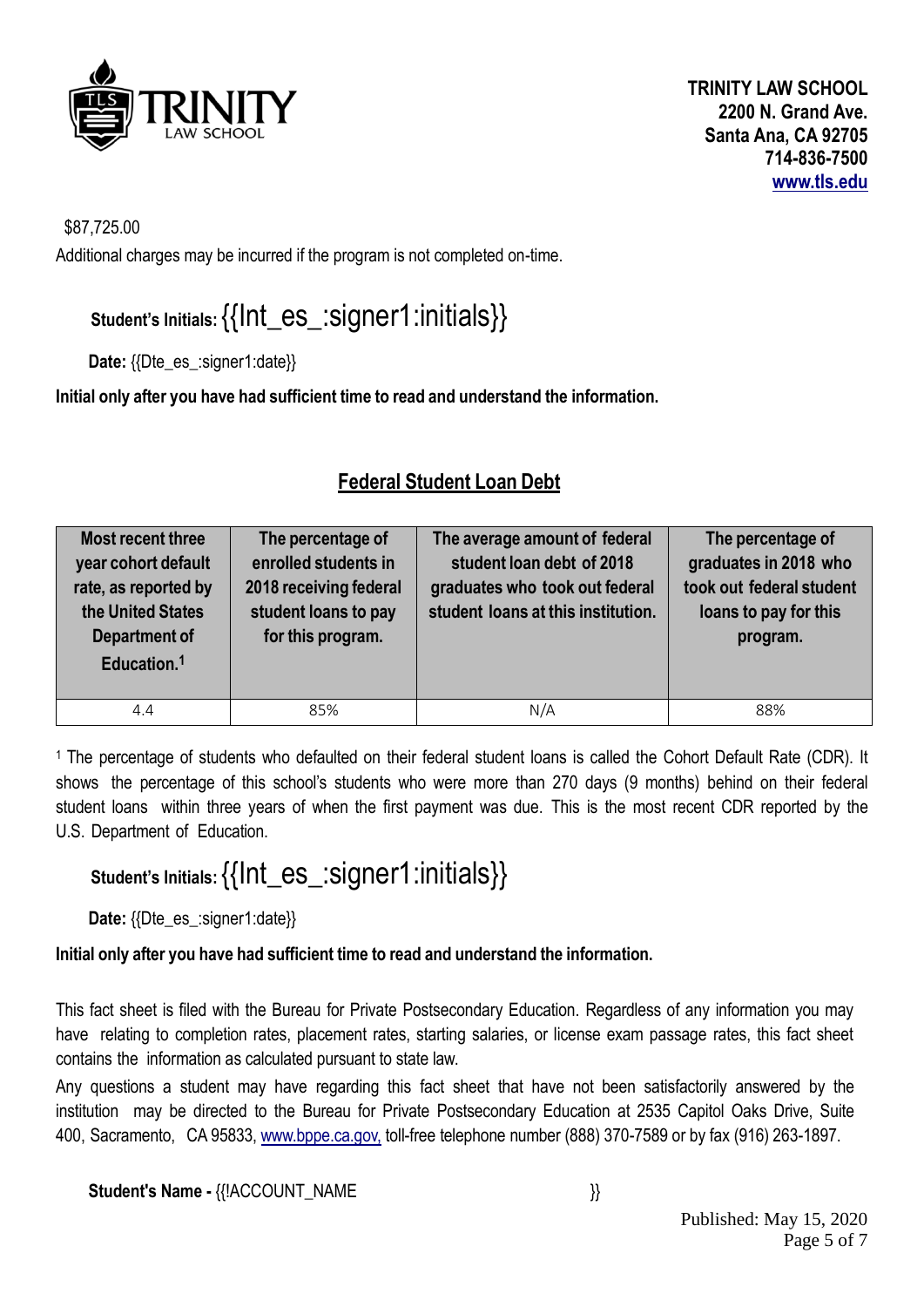

**Student's Signature:**{{\_es\_signer1\_signature}}

**Date:** {{Dte\_es\_:signer1:date}}

**School Official -** {{!SCHOOL\_OFFICIAL\_es\_:font(size=10) }} **Date:** {{Dte\_es\_:signer1:date}}

## **Definitions**

- "Number of Students Who Began the Program" means the number of students who began a program who were scheduled to complete the program within 100% of the published program length within the reporting calendar year and excludes all students who cancelled during the cancellation period.
- "Students Available for Graduation" is the number of students who began the program minus the number of students who have died, been incarcerated, or been called to active military duty.
- "Number of On-time Graduates" is the number of students who completed the program within 100% of the published program length within the reporting calendar year.
- "On-time Completion Rate" is the number of on-time graduates divided by the number of students available for graduation.
- "150% Graduates" is the number of students who completed the program within 150% of the program length (includes on-time graduates).
- "150% Completion Rate" is the number of students who completed the program in the reported calendar year within 150% of the published program length, including on-time graduates, divided by the number of students available for graduation.
- "Graduates Available for Employment" means the number of graduates minus the number of graduates unavailable for employment.
- "Graduates Unavailable for Employment" means the graduates who, after graduation, die, become incarcerated, are called to active military duty, are international students that leave the United States or do not have a visa allowing employment in the United States, or are continuing their education in an accredited or bureau-approved postsecondary institution.
- "Graduates Employed in the Field" means graduates who beginning within six months after a student completes the applicable educational program are gainfully employed, whose employment has been reported, and for whom the institution has documented verification of employment. For occupations for which the state requires passing an examination, the six months period begins after the announcement of the examination results for the first examination available after a student completes an applicable educational program.
- "Placement Rate Employed in the Field" is calculated by dividing the number of graduates gainfully employed in the field by the number of graduates available for employment.
- "Number of Graduates Taking Exam" is the number of graduates who took the first available exam in the reported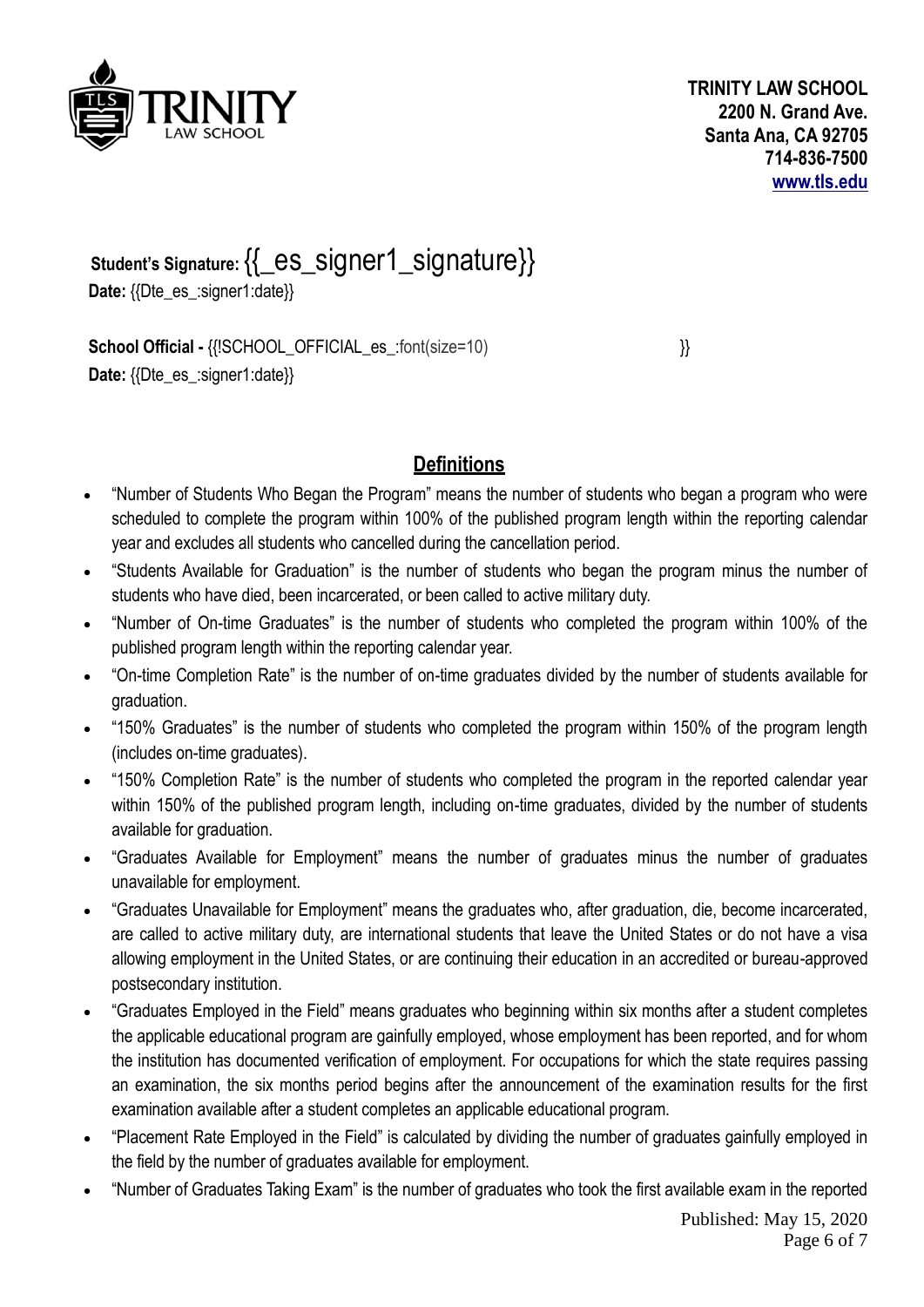

calendar year.

- "First Available Exam Date" is the date for the first available exam after a student completed a program.
- "Passage Rate" is calculated by dividing the number of graduates who passed the exam by the number of graduates who took the reported licensing exam.
- "Number Who Passed First Available Exam" is the number of graduates who took and passed the first available licensing exam after completing the program.
- "Salary" is as reported by graduate or graduate's employer.
- "No Salary Information Reported" is the number of graduates for whom, after making reasonable attempts, the school was not able to obtain salary information.

### **STUDENT'S RIGHT TO CANCEL**

You have the right to cancel your enrollment and obtain a refund of charges paid through attendance at the first class session, or the seventh day after enrollment, whichever is later. The institution, for all students, without penalty or obligation, shall refund 100 percent of the amount paid for institutional charges, less non-refundable fees. You must exercise your right to cancel by {{!CENSUS\_DATE}}.

Cancellation shall occur when you drop through the portal or provide written notice of cancellation via email to the registrar.

## **Student's Initials:** {{Int\_es\_:signer1:initials}}

**Date:** {{Dte\_es\_:signer1:date}}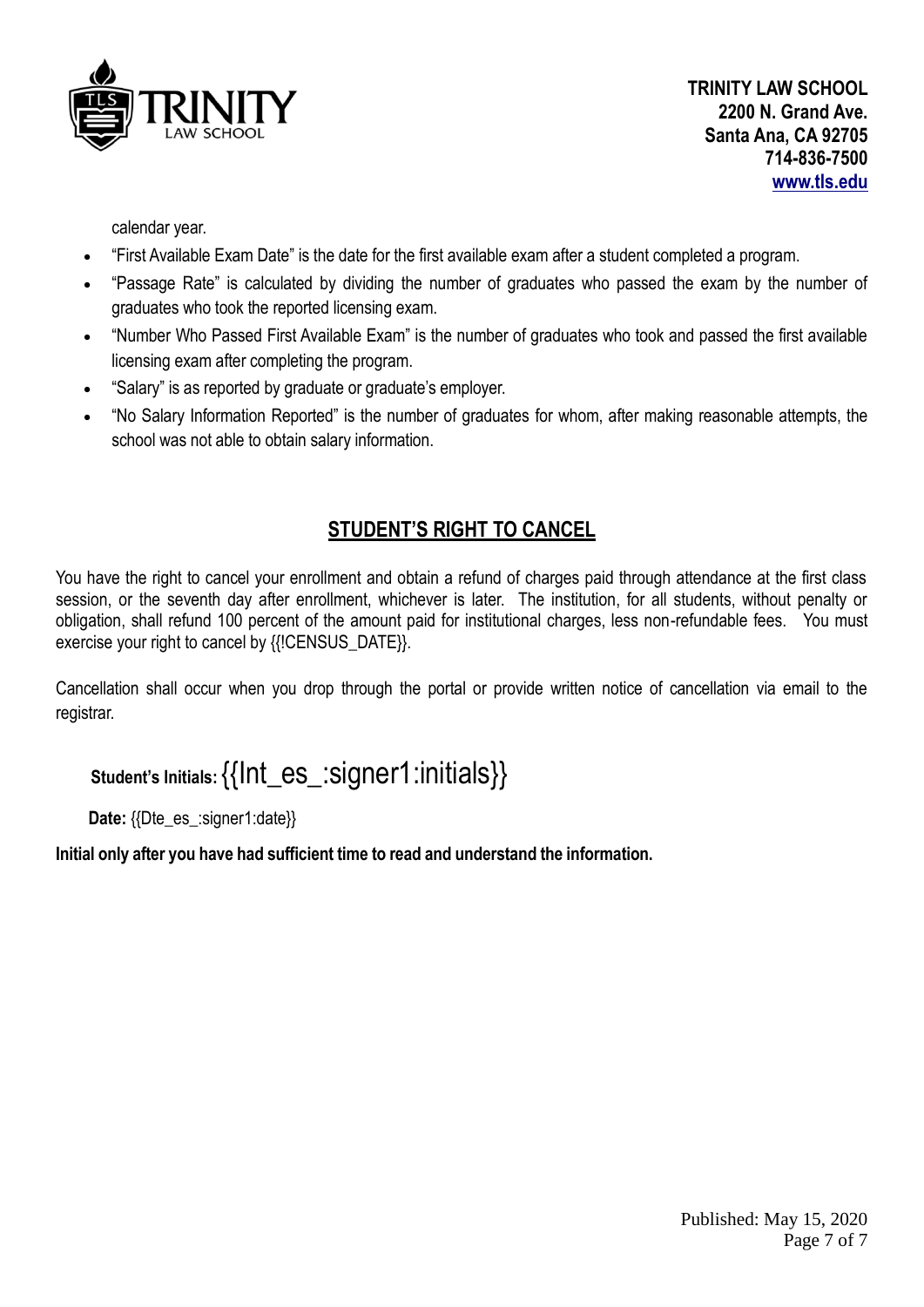

#### **SCHOOL PERFORMANCE FACT SHEET CALENDAR YEARS 2017 & 2018**

### **MASTER OF LEGAL STUDIES (ONLINE) – 2 Years**

This program is new. Therefore, the number of students who graduate, the number of students who are placed, or the starting salary you can earn after finishing the educational program are unknown at this time. Information regarding general salary and placement statistics may be available from government sources or from the institution, but is not equivalent to actual performance data. This program was approved by the Bureau on 1/9/2017. As of 12/1/2020, two full years of data for this program will be available.

# **Student's Initials:**{{Int\_es\_:signer1:initials}}

**Date:** {{Dte\_es\_:signer1:date}}

**Initial only after you have had sufficient time to read and understand the information.**

## **On-Time Completion Rates (Graduation Rates)**

Includes data for the two calendar years prior to reporting.

| <b>Calendar Year</b> | <b>Number of Students</b><br>Who Began the<br>Program | <b>Students</b><br><b>Available for</b><br>Graduation | Number of On-<br><b>Time Graduates</b> | <b>On-Time Completion</b><br>Rate |
|----------------------|-------------------------------------------------------|-------------------------------------------------------|----------------------------------------|-----------------------------------|
| 2017                 | N/A                                                   | N/A                                                   | N/A                                    | N/A                               |
| 2018                 | N/A                                                   | N/A                                                   | N/A                                    | N/A                               |

**Student's Initials:**{{Int\_es\_:signer1:initials}}

**Date:** {{Dte\_es\_:signer1:date}}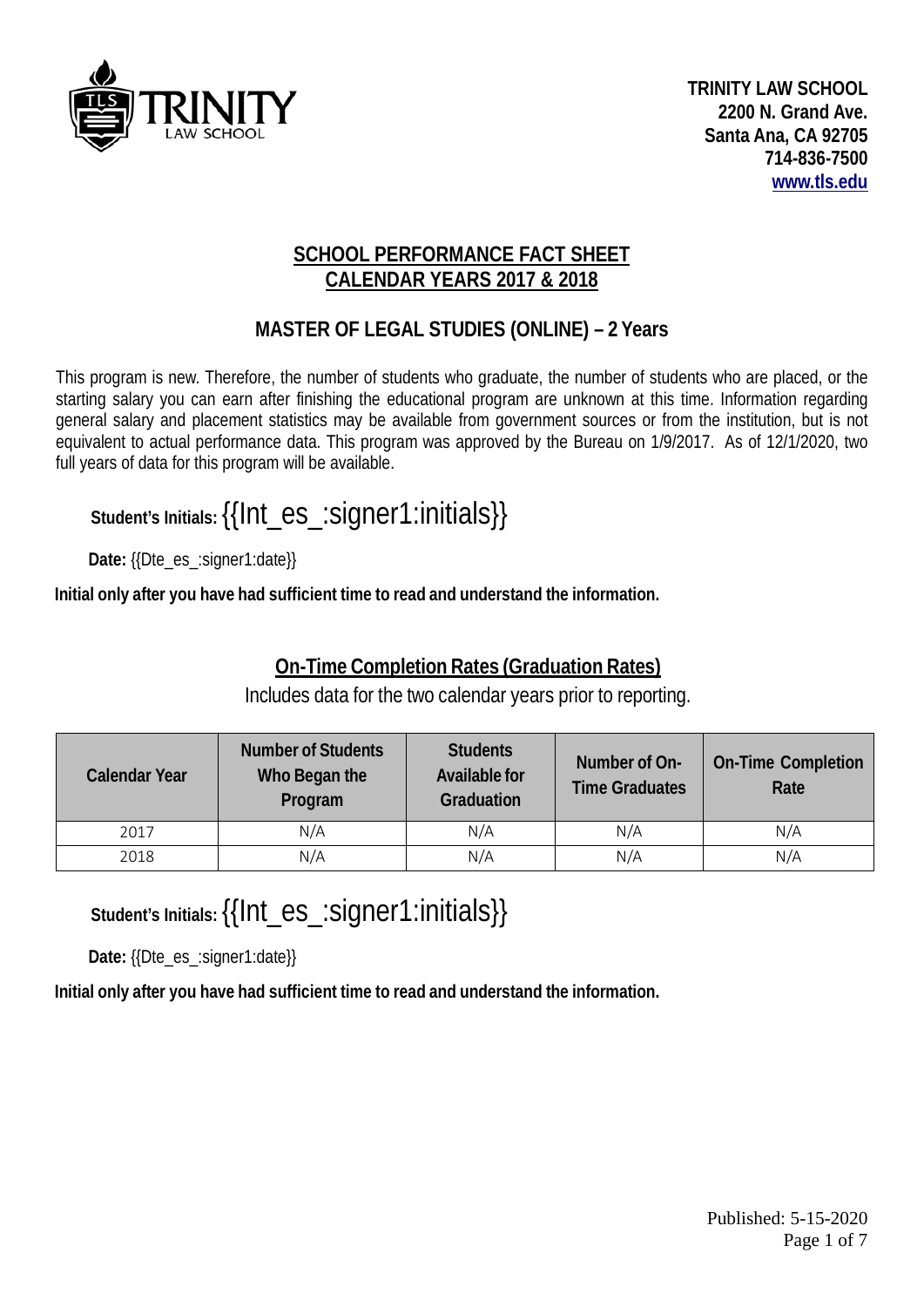

#### **Job Placement Rates (includes data for the two calendar years prior to reporting)**

| <b>Calendar Year</b> | Number of<br><b>Students</b><br>Who Began<br>Program | Number of<br><b>Graduates</b> | <b>Graduates</b><br><b>Available for</b><br>Employment | <b>Graduates</b><br><b>Employed in the</b><br><b>Field</b> | <b>Placement Rate %</b><br><b>Employed in the Field</b> |
|----------------------|------------------------------------------------------|-------------------------------|--------------------------------------------------------|------------------------------------------------------------|---------------------------------------------------------|
| 2017                 | N/A                                                  | N/A                           | N/A                                                    | N/A                                                        | N/A                                                     |
| 2018                 | N/A                                                  | N/A                           | N/A                                                    | N/A                                                        | N/A                                                     |

You may obtain from the institution a list of the employment positions determined to be in the field for which a student received education and training. Please visit the Admissions Office or speak to your advisor for details.

#### **Gainfully Employed Categories (includes data for the two calendar years prior to reporting)**

#### **Part-Time vs. Full-Time Employment**

| <b>Calendar Year</b> | in the Field 20-29<br><b>Hours Per Week</b> | <b>Graduates Employed Graduates Employed in</b><br>the Field at Least 30<br><b>Hours Per Week</b> | <b>Total</b><br><b>Graduates</b><br><b>Employed in</b><br>the Field |
|----------------------|---------------------------------------------|---------------------------------------------------------------------------------------------------|---------------------------------------------------------------------|
| 2017                 | N/A                                         | N/A                                                                                               | N/A                                                                 |
| 2018                 | N/A                                         | N/A                                                                                               | N/A                                                                 |

**Single Position vs. Concurrent Aggregated Position**

| <b>Calendar Year</b> | <b>Graduates</b><br><b>Employed in the</b><br><b>Field in a Single</b><br><b>Position</b> | <b>Graduates Employed in</b><br>the Field in Concurrent<br><b>Aggregated Positions</b> | <b>Total</b><br><b>Graduates</b><br><b>Employed in</b><br>the Field |  |
|----------------------|-------------------------------------------------------------------------------------------|----------------------------------------------------------------------------------------|---------------------------------------------------------------------|--|
| 2017                 | N/A                                                                                       | N/A                                                                                    | N/A                                                                 |  |
| 2018                 | N/A                                                                                       | N/A                                                                                    | N/A                                                                 |  |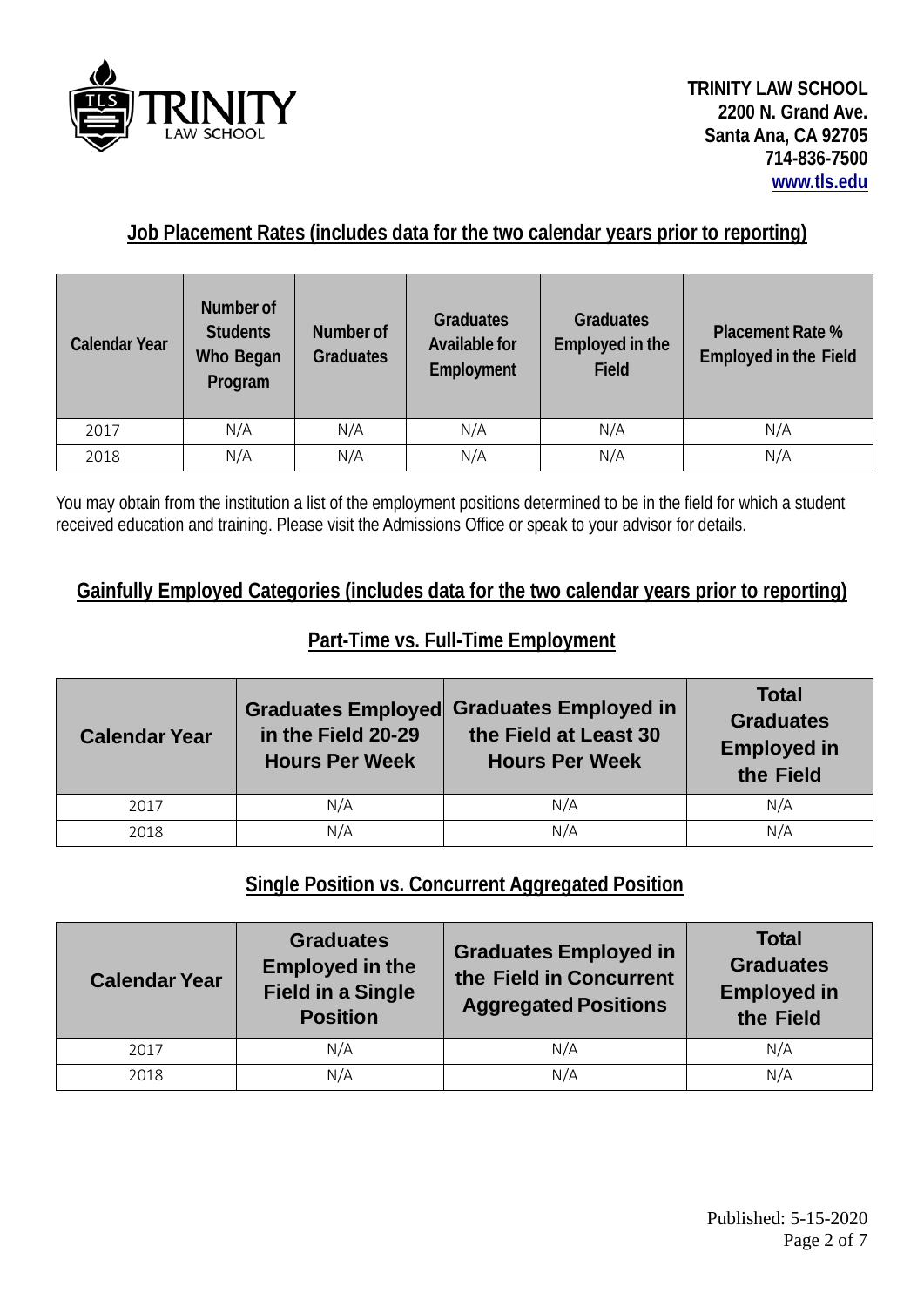

#### **Self-Employed / Freelance Positions**

| <b>Calendar Year</b> | Graduates Employed who are Self-<br><b>Employed or Working Freelance</b> | <b>Total Graduates Employed in</b><br>the Field |  |
|----------------------|--------------------------------------------------------------------------|-------------------------------------------------|--|
| 2017                 | N/A                                                                      | N/A                                             |  |
| 2018                 | N/A                                                                      | N/A                                             |  |

#### **Institutional Employment**

| <b>Calendar Year</b> | Graduates Employed in the Field who are<br>Employed by the Institution, an Employer<br>Owned by the Institution, or an Employer<br>who Shares Ownership with the Institution. | <b>Total Graduates Employed in</b><br>the Field |
|----------------------|-------------------------------------------------------------------------------------------------------------------------------------------------------------------------------|-------------------------------------------------|
| 2017                 | N/A                                                                                                                                                                           | N/A                                             |
| 2018                 | N/A                                                                                                                                                                           | N/A                                             |

# **Student's Initials:**{{Int\_es\_:signer1:initials}}

**Date:** {{Dte\_es\_:signer1:date}}

#### **Initial only after you have had sufficient time to read and understand the information.**

This program may result in freelance or self-employment.

- The work available to graduates of this program is usually for freelance or self-employment.
- This type of work may not be consistent.
- The period of employment can range from one day to weeks to several months.
- Hours worked in a day or week may be more or less than the traditional 8 hour work day or 40 hour work week.
- You can expect to spend unpaid time expanding your networks, advertising, promoting your services, or honing your skills.
- Once graduates begin to work freelance or are self-employed, they will be asked to provide documentation that they are employed as such so that they may be counted as placed for our job placement records.
- Students initialing this disclosure understand that either a majority or all of this school's graduates are employed in this manner and understand what comprises this work style.

# **Student's Initials:**{{Int\_es\_:signer1:initials}}

**Date:** {{Dte\_es\_:signer1:date}}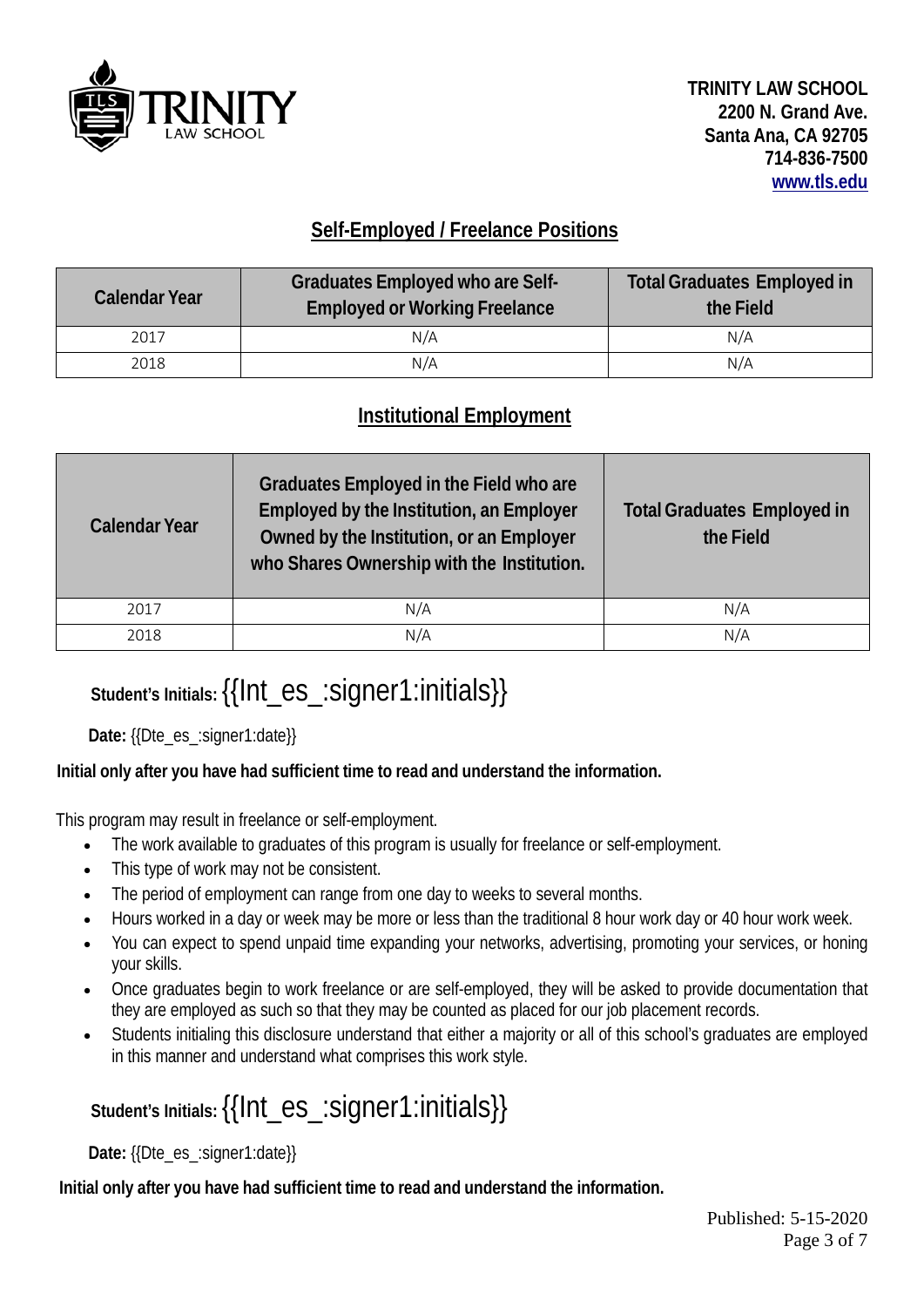

### **License Examination Passage Rates (includes data for the two calendar years prior to reporting)**

| Calendar<br>Year | Number of<br><b>Graduates in</b><br><b>Calendar Year</b> | Number of<br><b>Graduates</b><br><b>Taking Exam</b> | <b>Number Who</b><br><b>Passed First</b><br><b>Available Exam</b> | <b>Number Who</b><br><b>Failed First</b><br>Available<br>Exam | Passage<br>Rate |
|------------------|----------------------------------------------------------|-----------------------------------------------------|-------------------------------------------------------------------|---------------------------------------------------------------|-----------------|
| 2017             | N/A                                                      | N/A                                                 | N/A                                                               | N/A                                                           | N/A             |
| 2018             | N/A                                                      | N/A                                                 | N/A                                                               | N/A                                                           | N/A             |

Licensure examination passage data is available from the state agency administering the examination. We are unable to collect data from 0 graduates.

# **Student's Initials:**{{Int\_es\_:signer1:initials}}

**Date:** {{Dte\_es\_:signer1:date}}

**Initial only after you have had sufficient time to read and understand the information.**

### **Salary and Wage Information (includes data for the two calendar years prior to reporting) Annual salary and wages reported for graduates employed in the field.**

| Calendar<br>Year | <b>Graduates</b><br><b>Available for</b><br><b>Employment</b> | <b>Graduates</b><br><b>Employed in</b><br><b>Field</b> | $$30,001 -$<br>\$45,000 | \$45,001<br>\$70,000 | $$70,001 -$<br>\$85,000 | Over<br> \$100,000 | <b>No Salary</b><br>Information<br>Reported |
|------------------|---------------------------------------------------------------|--------------------------------------------------------|-------------------------|----------------------|-------------------------|--------------------|---------------------------------------------|
| 2017             | N/A                                                           | N/A                                                    | N/A                     | N/A                  | N/A                     | N/A                | N/A                                         |
| 2018             | N/A                                                           | N/A                                                    | N/A                     | N/A                  | N/A                     | N/A                | N/A                                         |

A list of sources used to substantiate salary disclosures is available from the school. Please visit the Admissions Office for details.

# **Student's Initials:**{{Int\_es\_:signer1:initials}}

**Date:** {{Dte\_es\_:signer1:date}}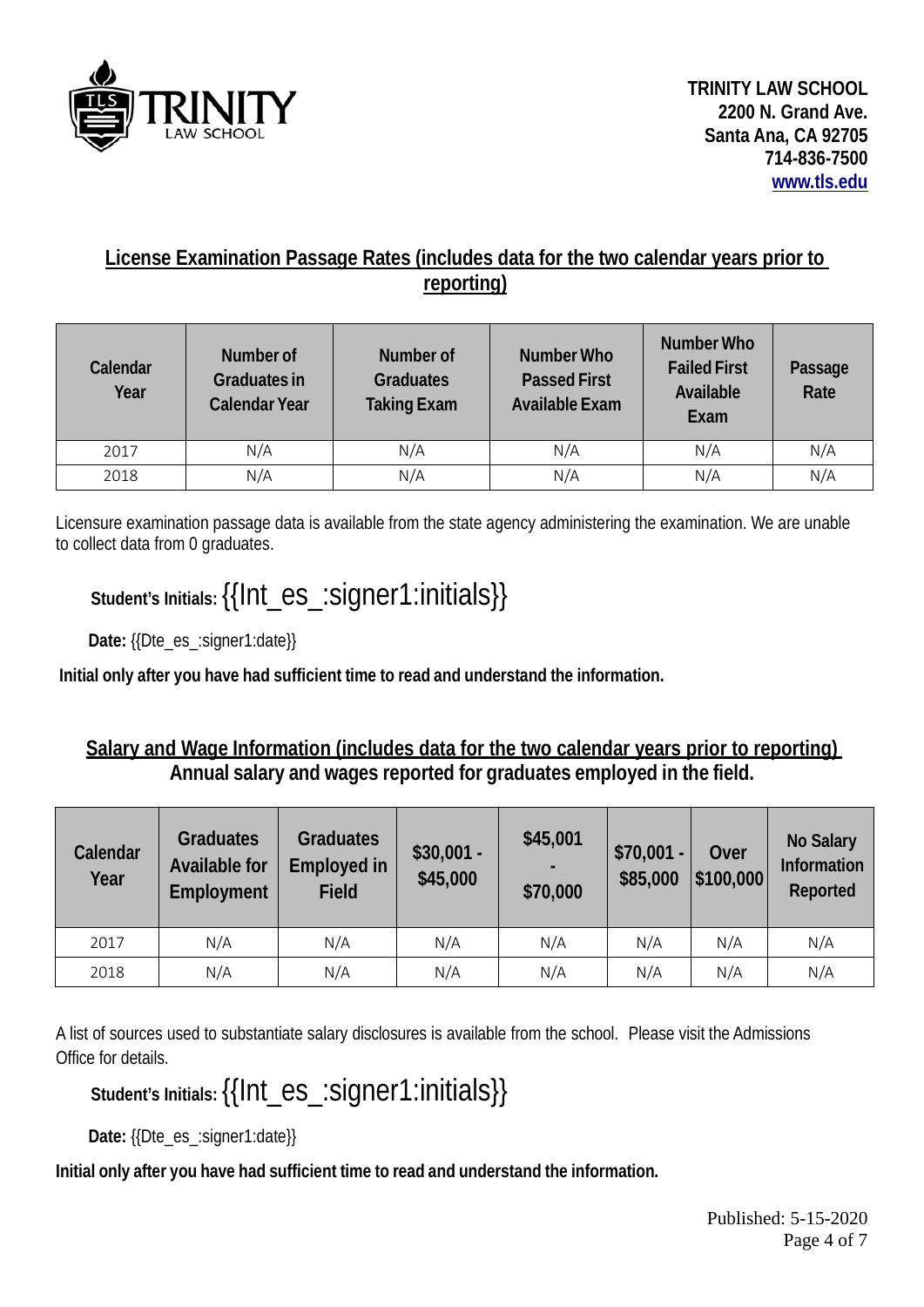

#### **Cost of Educational Program**

Total charges for students beginning the program in the 2020-2021 academic year and who complete on time is: \$22,975.00

Additional charges may be incurred if the program is not completed on-time.

## **Student's Initials:**{{Int\_es\_:signer1:initials}}

**Date:** {{Dte\_es\_:signer1:date}}

**Initial only after you have had sufficient time to read and understand the information.**

#### **Federal Student Loan Debt**

| Most recent three<br>year cohort default<br>rate, as reported by<br>the United States<br>Department of<br>Education. <sup>1</sup> | The percentage of<br>enrolled students in<br>2018 receiving federal<br>student loans to pay for<br>this program. | The average amount of federal<br>student loan debt of 2018<br>graduates who took out federal<br>student loans at this institution. | The percentage of<br>graduates in 2018 who<br>took out federal student<br>loans to pay for this<br>program. |
|-----------------------------------------------------------------------------------------------------------------------------------|------------------------------------------------------------------------------------------------------------------|------------------------------------------------------------------------------------------------------------------------------------|-------------------------------------------------------------------------------------------------------------|
| 4.4                                                                                                                               | 76%                                                                                                              | N/A                                                                                                                                | N/A                                                                                                         |

<sup>1</sup> The percentage of students who defaulted on their federal student loans is called the Cohort Default Rate (CDR). It shows the percentage of this school's students who were more than 270 days (9 months) behind on their federal student loans within three years of when the first payment was due. This is the most recent CDR reported by the U.S. Department of Education.

## **Student's Initials:**{{Int\_es\_:signer1:initials}}

**Date:** {{Dte\_es\_:signer1:date}}

**Initial only after you have had sufficient time to read and understand the information.**

This fact sheet is filed with the Bureau for Private Postsecondary Education. Regardless of any information you may have relating to completion rates, placement rates, starting salaries, or license exam passage rates, this fact sheet contains the information as calculated pursuant to state law.

Any questions a student may have regarding this fact sheet that have not been satisfactorily answered by the institution may be directed to the Bureau for Private Postsecondary Education at 2535 Capitol Oaks Drive, Suite 400, Sacramento, CA 95833, [www.bppe.ca.gov,](http://www.bppe.ca.gov/) toll-free telephone number (888) 370-7589 or by fax (916) 263-1897.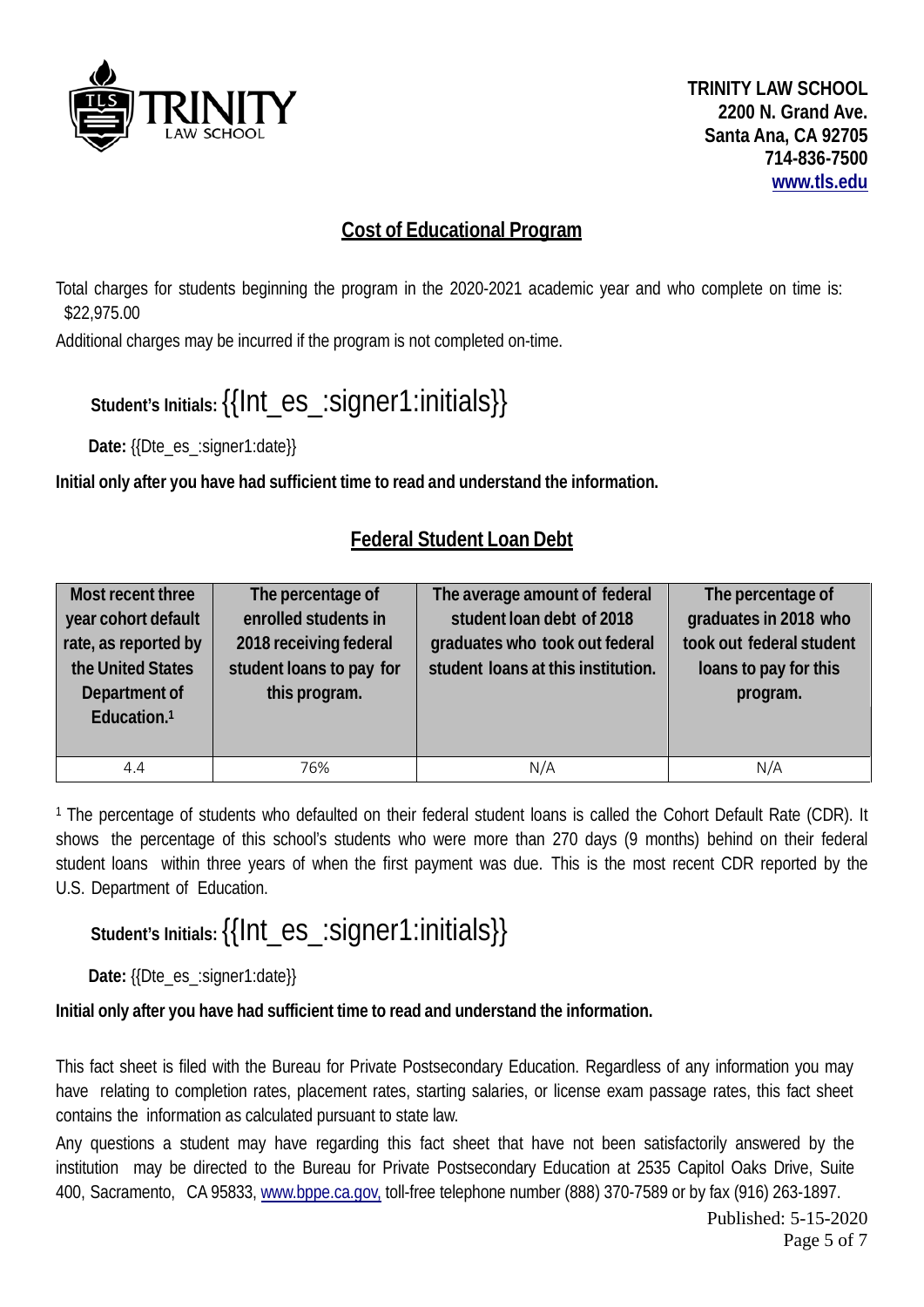

**Student's Name -** {{!ACCOUNT\_NAME}}

# **Student's Signature:**{{\_es\_signer1\_signature}}

**Date:** {{Dte\_es\_:signer1:date}}

**School Official -** {{!SCHOOL OFFICIAL es :font(size=10) }} **Date:** {{Dte\_es\_:signer1:date}}

#### **Definitions**

- "Number of Students Who Began the Program" means the number of students who began a program who were scheduled to complete the program within 100% of the published program length within the reporting calendar year and excludes all students who cancelled during the cancellation period.
- "Students Available for Graduation" is the number of students who began the program minus the number of students who have died, been incarcerated, or been called to active military duty.
- "Number of On-time Graduates" is the number of students who completed the program within 100% of the published program length within the reporting calendar year.
- "On-time Completion Rate" is the number of on-time graduates divided by the number of students available for graduation.
- "150% Graduates" is the number of students who completed the program within 150% of the program length (includes on-time graduates).
- "150% Completion Rate" is the number of students who completed the program in the reported calendar year within 150% of the published program length, including on-time graduates, divided by the number of students available for graduation.
- "Graduates Available for Employment" means the number of graduates minus the number of graduates unavailable for employment.
- "Graduates Unavailable for Employment" means the graduates who, after graduation, die, become incarcerated, are called to active military duty, are international students that leave the United States or do not have a visa allowing employment in the United States, or are continuing their education in an accredited or bureau-approved postsecondary institution.
- "Graduates Employed in the Field" means graduates who beginning within six months after a student completes the applicable educational program are gainfully employed, whose employment has been reported, and for whom the institution has documented verification of employment. For occupations for which the state requires passing an examination, the six months period begins after the announcement of the examination results for the first examination available after a student completes an applicable educational program.
- "Placement Rate Employed in the Field" is calculated by dividing the number of graduates gainfully employed in